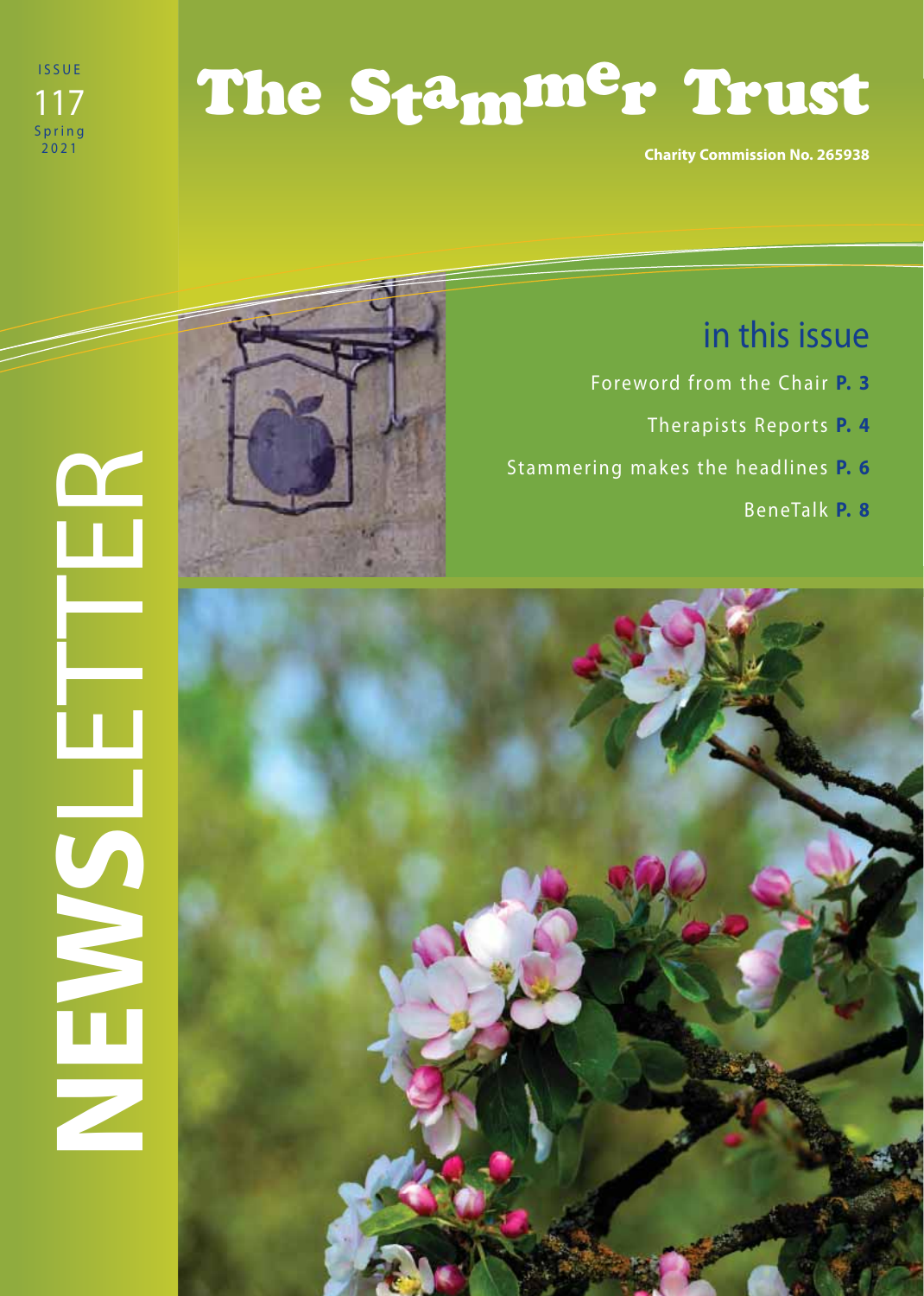### **Contacts**

EDITORIAL Editor: Andrew Barnes newsletter@stammertrust.co.uk

### PUBLICATIONS

The Stammer Trust Newsletter is published twice a year in April and October. Suggestions for articles and interviews for future editions are welcome. Publication is at the editor's discretion. Copy deadline for Autumn edition is 10th September 2021

WWW.STAMMERTRUST.CO.UK

*Membership only £10 per year*

### **CHAIR**

Andy McCabe 39 Loyd Close, Abingdon, Oxfordshire OX14 1XR

**SECRETARY** Lisa Ellett Yew Tree Cottage, Northmoor Oxfordshire OX29 5SX

### **TREASURER**

Dan Tennakoon 22 Compton Drive, Abingdon Oxfordshire OX14 2DF

MEMBER SECRETARY Ben Thatcher 42 Ladder Hill, Wheatley Oxfordshire OX33 1SY

**THERAPISTS** David Ward and Rachel Kennell

The Apple House Warneford Hospital, Old Road Headington, Oxford OX3 7JX Telephone: 01865 246845

Kindly printed by Multiflow Print Ltd Tel: 01869 320200

# *EDITOR'S NOTE*



**W** elcome to our Spring newsletter.

The pandemic has been a challenge for us all and have had to adjust to new ways of communicating. For some there has been less social interaction while others, working from home, spend their

day in virtual meetings. Most people find wearing a mask (or face covering) uncomfortable which can also make communication more difficult for a stammerer. Like many, I struggle making myself heard and have the added dilemma of my glasses steaming up. A common problem for a stammerer is introducing themselves or saying their name, wearing a mask conceals my endeavour to say words with hard sounds or plosives. That said, I am drawing on exercises learned at the Apple House to help, so "I'll have a consonant please, Rachel"!

Stammering has been in the headlines over the past few months with Joe Biden becoming president of the USA and fellow stammerer, Felicity Baker, a BBC producer, recently stepping out in front of the camera for a documentary 'I Can't Say My Name: Stammering in the Spotlight'. Interviews with Michael Palin whose father had a stammer, former Welsh rugby player Mark Jones who put his reputation as 'dirtyplayer' down to his stammer and Big Heath a 20-year-old rapper who was bullied because of his stammer, as well as others made it a worthy watch. The documentary can be viewed on BBC iPlayer

www.bbc.co.uk/programmes/m000t27y

If you have any comments, contributions or articles you would like to see published please send them to me by email to newsletter@stammertrust.co.uk before 10th September 2021.

Happy reading.

# *Andrew Barnes*

**Find us on Facebook: www.facebook.com/StammerTrust**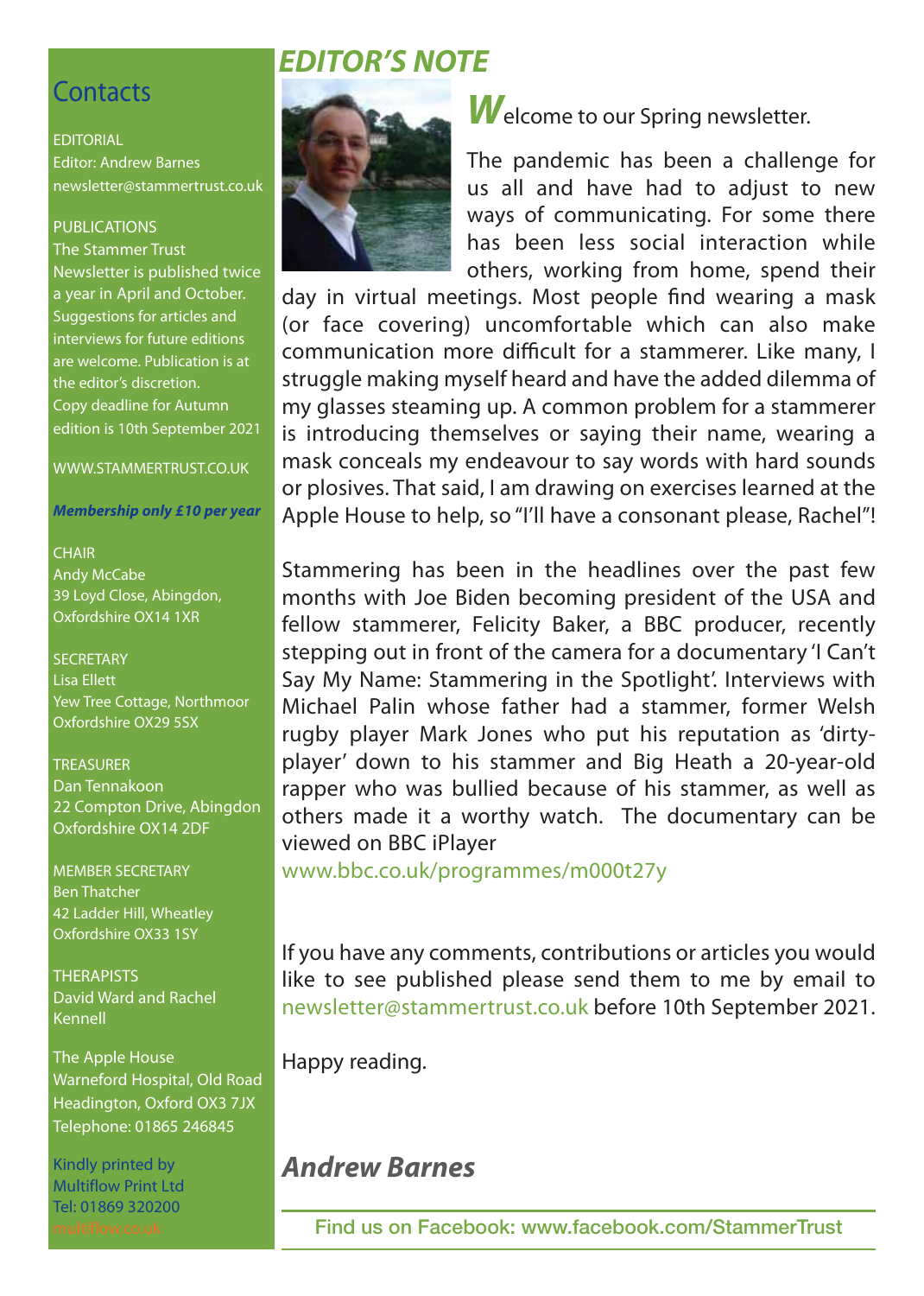# *FOREWORD FROM THE CHAIR*



**T** hank you to all of you who attended our AGM held over the internet. For some it was the first time you had used this interesting mode of communication. I thank especially our speakers. Rachel described how the paediatric service has adapted and ran the first internet children's Apple House course. David reported on the challenges of the past year and the revised way in which he is working. Catherine Woolley gave an informative presentation of the play "Unspoken"

which she produced for her MRes degree, the audience response to questionnaires and the audience Q & A. An active discussion followed.

The Stammer Trust has been less visibly active during the pandemic, however we have provided specific funding to the speech and language therapy service, continued publishing our newsletter, reviewed our costs and have moved onto internet banking. The therapists have been developing new skills, and are available to talk to people by phone, email or internet.

Those of us who for whatever reason, have been classified as clinically extremely vulnerable have faced restrictions rather more stringent than the rest of you. We therefore receive regular emails and letters from Matt Hancock, Secretary of State for Health and Social Care. They are not exactly very inspirational or motivational! Stay at home. Work from home. Do not go into work. Avoid shops. Send someone else to the pharmacy. Only exercise with caution. Although for our own benefit, the classification is also to prevent us overwhelming the NHS. We look forward to the end of such restrictions.

Finally I've been looking to the future. Wouldn't we all like to meet people rather than rely on Zoom, Skype, Facebook, phone calls and email? It will be interesting how we all choose to interact when restrictions are lifted. Will we treat groups of people more warily? Have a smaller circle of friends and contacts? Will we write more letters and send more cards? Will we want to travel to meet friends and relatives? How about air travel – airports, congestion, the expense and time that travel involves? How will we all choose to use our time? Possibly not the same as before the pandemic? Perhaps we have developed new hobbies or skills. I think it will take us all a long time to establish our new routines.

Look forward to meeting you all at our future meetings. June will probably still be by internet, whereas we hope the AGM in November can be held in person at the Apple House.

Take care

*Andy McCabe*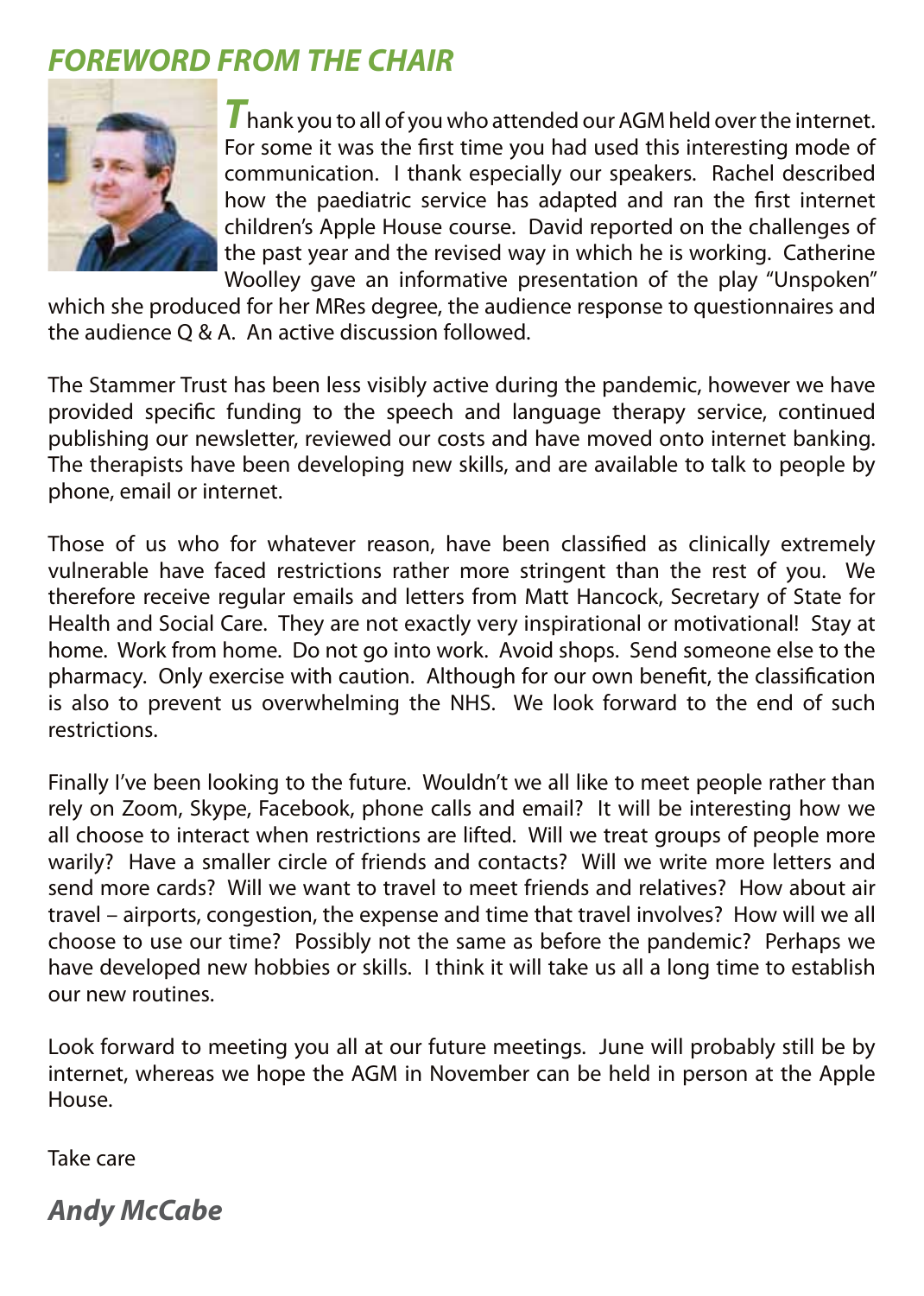# *THERAPISTS REPORT*

# **Children's Service report for the Stammer Trust**

The Children's Service has continued to work digitally as the situation with Covid-19 persists. Referrals to the Service were much higher than usual during 2020: in December 2020 there were 18 children waiting for an initial assessment or second opinion at the Apple House, the highest number since I have been in post. The reason for this was a large backlog of children waiting to be seen in the wider team because of the pandemic (even though children who stammer are prioritised for assessment), and the impact of staff vacancies and maternity leaves. I think parents were possibly also more aware of, and anxious about, their children's talking as they spent more time at home during Lockdown. I am pleased to report that all these children have now been seen. Most of them are continuing to receive ongoing therapy with me.

Therapy has continued to be delivered digitally. As was touched on last November, there are advantages to this: it allows children to be seen at home or at school, which cuts down enormously on travel for both families and therapist. Appointments are generally easier to arrange and the disruption to families is minimized. For example, at Christmas I was able to fit in a block of Lidcombe sessions for a family who was re-locating to Durham in February at very short notice. There are also disadvantages: it is harder to demonstrate fluency strategies and therapy techniques to families over a screen, and interaction and the therapeutic relationship feel subtly different. Interestingly, younger children do not seem to be put off by working over a screen; some older children and teens have said it places them outside their comfort zone, but they have also said they find the sessions helpful given that they are currently doing so much school and college work over digital platforms.

The Stammer Trust very generously funded five sessions for me to support the work at the Apple House. I discussed this wonderful extra support thoroughly with my manager, Karen Fern, and we decided that the extra time should be used to develop the service in a way that would have a long-term impact on the work that we do for all children who stammer; therefore it was not used to see individual children on the caseload for therapy.

These extra sessions allowed me to look at our service model and contact colleagues in Swindon at the Fluency Trust to consider how they support children who stammer. I also prepared many digital resources for use by the Speech and Language Therapists in the wider team. These have been helpful during lockdown and can continue to be used to support therapy sessions when we are back doing more face-to-face work. Similarly, I updated and added to our range of advice leaflets. These now include links to video clips and websites such as STAMMA and the Michael Palin Centre. These resources have had excellent feedback from parents and schools and mean that appropriate advice is easily accessible and reaches families quickly. This does much to alleviate parental anxiety.

I have also delivered training and updates – again digitally – to my colleagues in the wider team. It has been hugely beneficial to the Children's Service to be able to do this work – so difficult to fit in while doing the 'day job' – and I am immensely grateful to the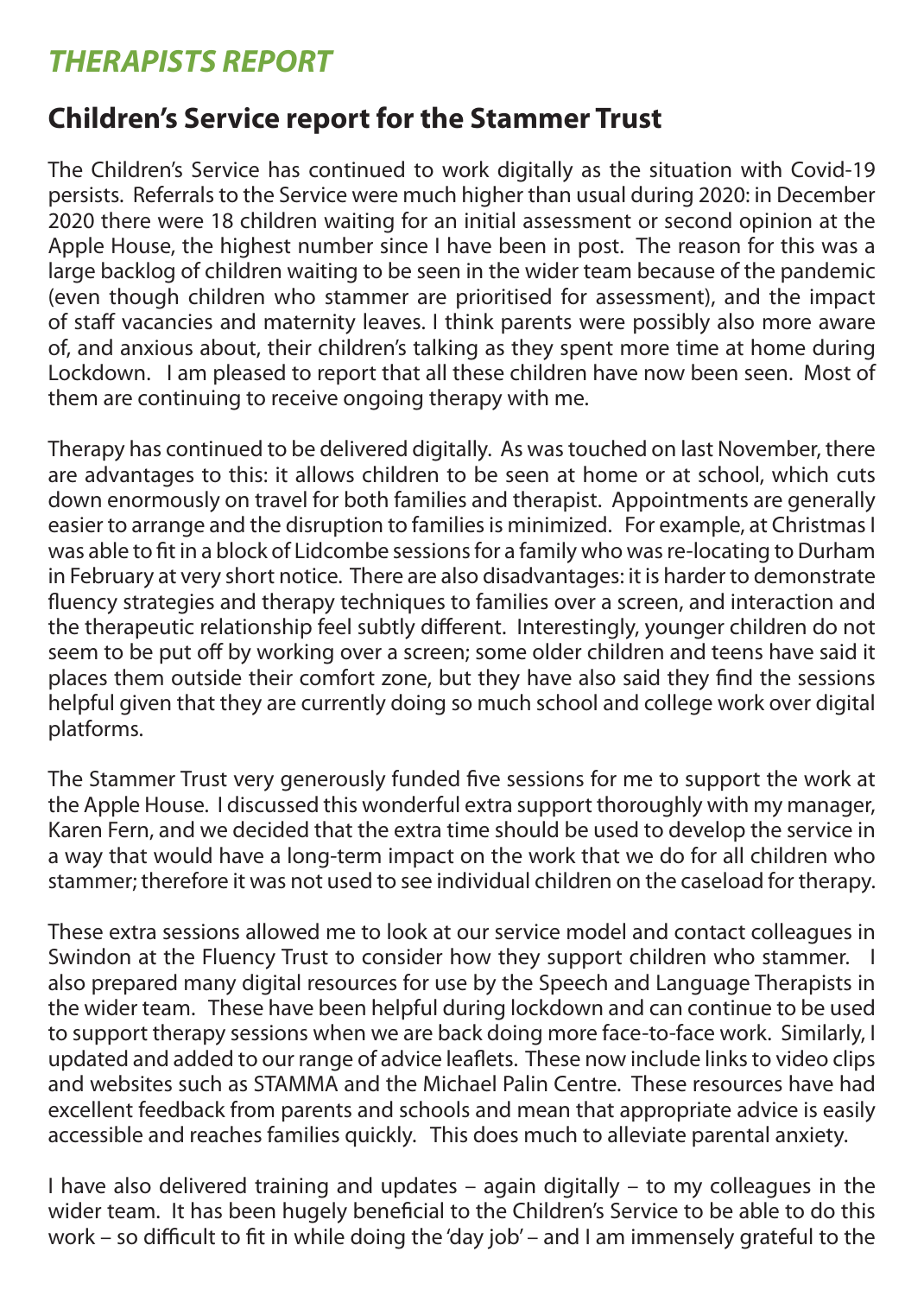Stammer Trust for their generosity.

Following the success of our first virtual therapy group last summer, a Smoothies group for children aged 7 to 9 years is planned for this Easter. This will run over three mornings, for an hour each morning. A group for older children aged 10 -13 will run during the summer. This may be digital, or face-to-face, depending on the situation with the pandemic.

As ever I remain enormously grateful to the support from the Stammer Trust: I may have spent less time physically at the Apple House in the past 12 months but the work of the Apple House has continued, developed and grown.

## *Rachel Kennell*

*Highly Specialist Speech and Language Therapist and Clinical Lead for Dysfl uency Oxford Health NHS Foundation Trust* 

*March 2021*

# *Virtual AGM 14th November 2020*

Due to the pandemic our first 'virtual' AGM was held via MS Teams in the comfort of our homes. Those wishing to join received a link by email and could join us at anytime during the meeting. Attendees arrived in a virtual lobby before being admitted to the meeting by the administrator, David Ward. Armed with cups of tea and coffee, some with sandwiches, we soon got to grips with our new setting following some form of 'virtual' meeting protocol muting our microphones and raising hands to join in.

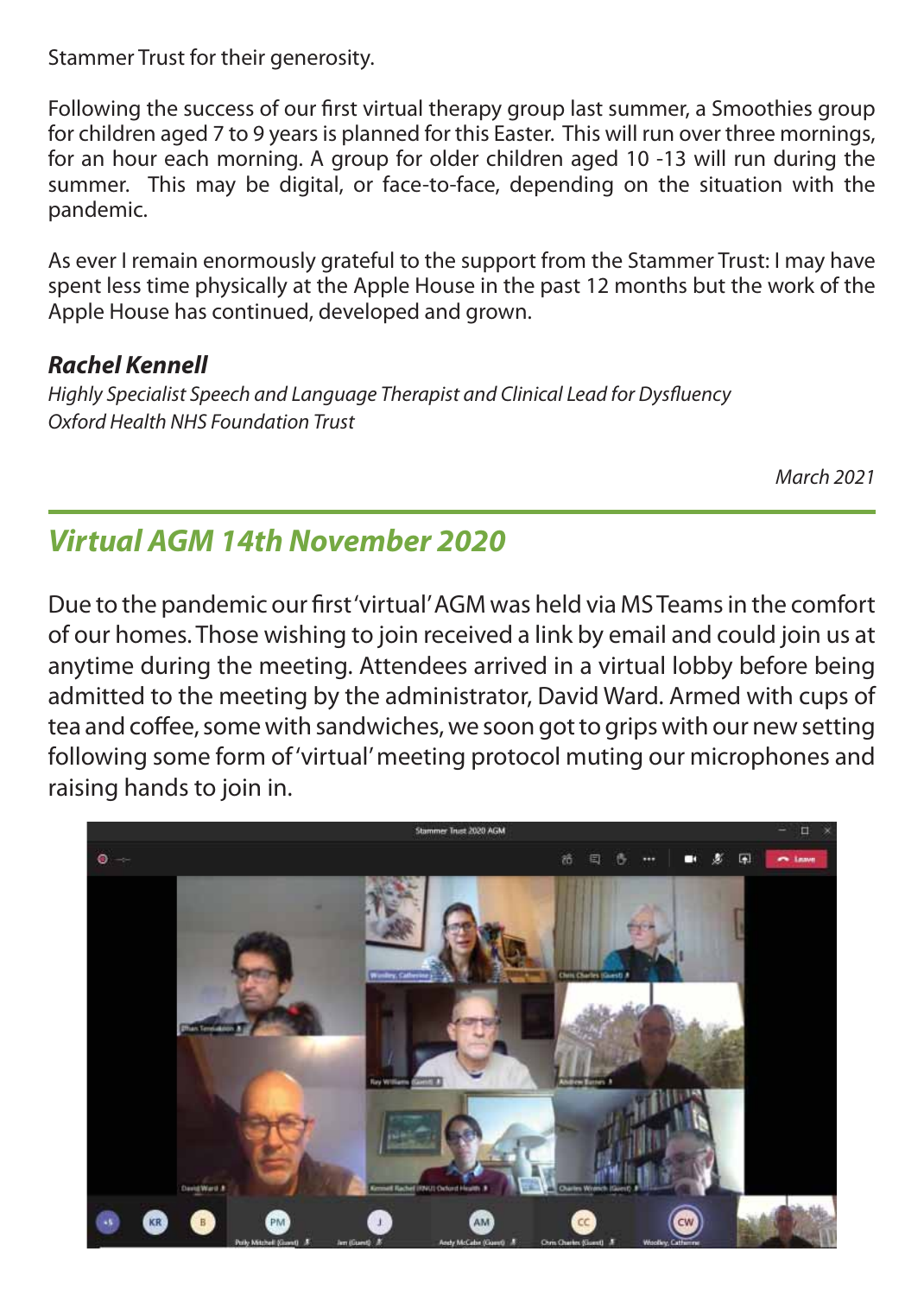Our quest speaker was Catherine Woolley who presented the findings she produced for her MRes about people's perceptions of stammering when watching the stage play "Unspoken" that was performed in Oxford (2019).

Rachel Kennell gave a report on the Children's Service which has continued to give support during the pandemic with online technology proving invaluable. It was noted that many of the children had improved fluency at home while the parents noticed the stammer more.



Our first virtual AGM went well and was very productive with the added benefit that some members did not have to travel great distances. There were seventeen attendees including some former course members. While the next committee meeting will be held virtually we are looking forward to the possibility of a faceto-face AGM at the Apple House.

# **Future meeting dates are :-**

# **Committee Meeting Sunday 6th June 2021 at 12:00 noon (virtual via MS Teams)**

**Annual General Meeting Saturday 13th November 2021 at 12:00 noon**

# *STAMMERING MAKES THE HEADLINES*

Stammering and Stuttering has certainly received its fair share of publicity over the past few months, most notably with Joe Biden being sworn in as the 46th President of the United States. He certainly isn't the first high profile politician to have had a stammer with Winston Churchill, Theodore Roosevelt and more recently Ed Balls, and not forgetting world leaders Claudius (roman emperor), King Charles I and King George VI on the list.

Joe Biden's speech inspired people worldwide as he negotiated some of the pitfalls a stammerer endures. He is open about his stammer and attributes his fluency to the support he received from his mother as a child. He said of his stutter "I still occasionally when I find myself really tired, struggle with my stutter." We can all empathise with this. Speaking at a meeting last year he said "I didn't have professional help, but I had three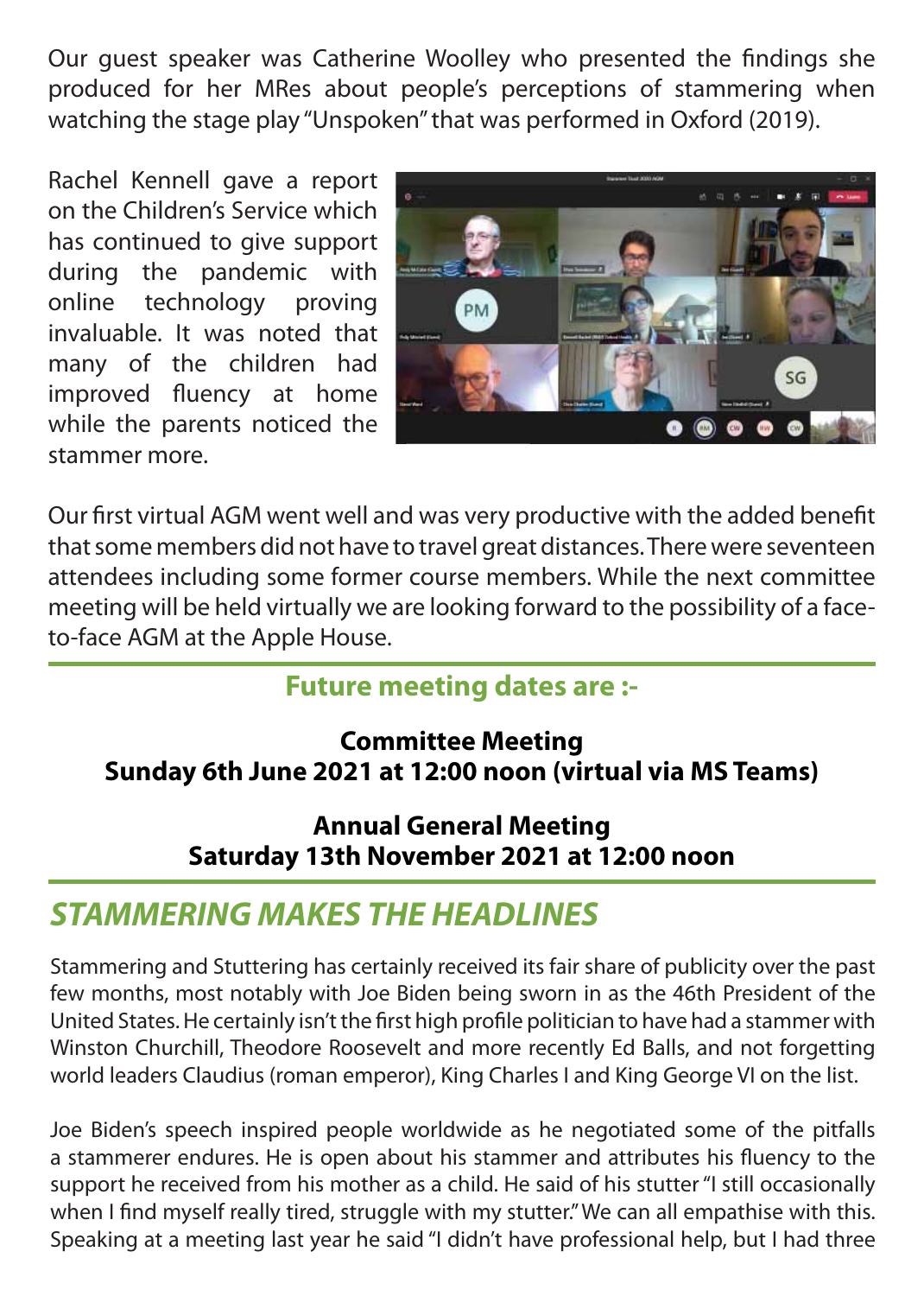things going for me. First, I had a mother with a backbone like a ramrod and she'd go, 'Joe, look at me. Look at me, Joey. You're handsome, you're smart, you're a good athlete, Joey. Don't let this define you. Remember who you are. You can do it." We all have different ways to deal with our stammer, for some, this attitude from a parent might not help but having support from our family and friends, and



fellow 'Apple-Housers' goes a long way. With Joe Biden taking up the mantle of one of the world's most important leaders this can only help many stammerers to follow their dreams.

Stammering featured in Bridgerton one of the biggest shows to grace our television screens over Christmas. Bridgerton is an overstated, colourful costume drama with wealth,



lust and betrayal set in the racially integrated Regency era looking at the competitive world of débutantes being presented at court. Leading lady Daphne Bridgerton is introduced to Simon Bassett, the handsome Duke of Hastings and best friend of her elder brother.

The couple enjoy each other's company but the Duke shows a certain reluctance to marry and

is keen to maintain his bachelordom. His unwillingness becomes apparent when the viewer learns, after seeing flashbacks to his childhood that he was bullied by his father for having a stammer and sent away to be tutored under Lady Danbury and ignores his son's letters. On his father's deathbed Simon vows he would never sire an heir determined to end the Hastings line. Sorry, no more spoilers!

# *Apple Music 'saylists' to help with speech issues*

"Saylists" are being launched on Apple Music to help young people with speech-sound disorders.

The project, from Warner Music, uses algorithms to find song lyrics that repeat challenging sounds. The 173 tracks chosen so far include Dua Lipa's Don't Start Now, Lizzo's Good As Hell and Right Here, Fatboy Slim's Right Now.

One in 12 children in the UK is believed to experience some form of speech-sound disorder (SSD). Royal College of Speech and Language Therapists chief executive Kamini Gadhok told BBC News: "We're always pleased to hear about innovative approaches that support speech-and-language therapists in their work. As with all new techniques and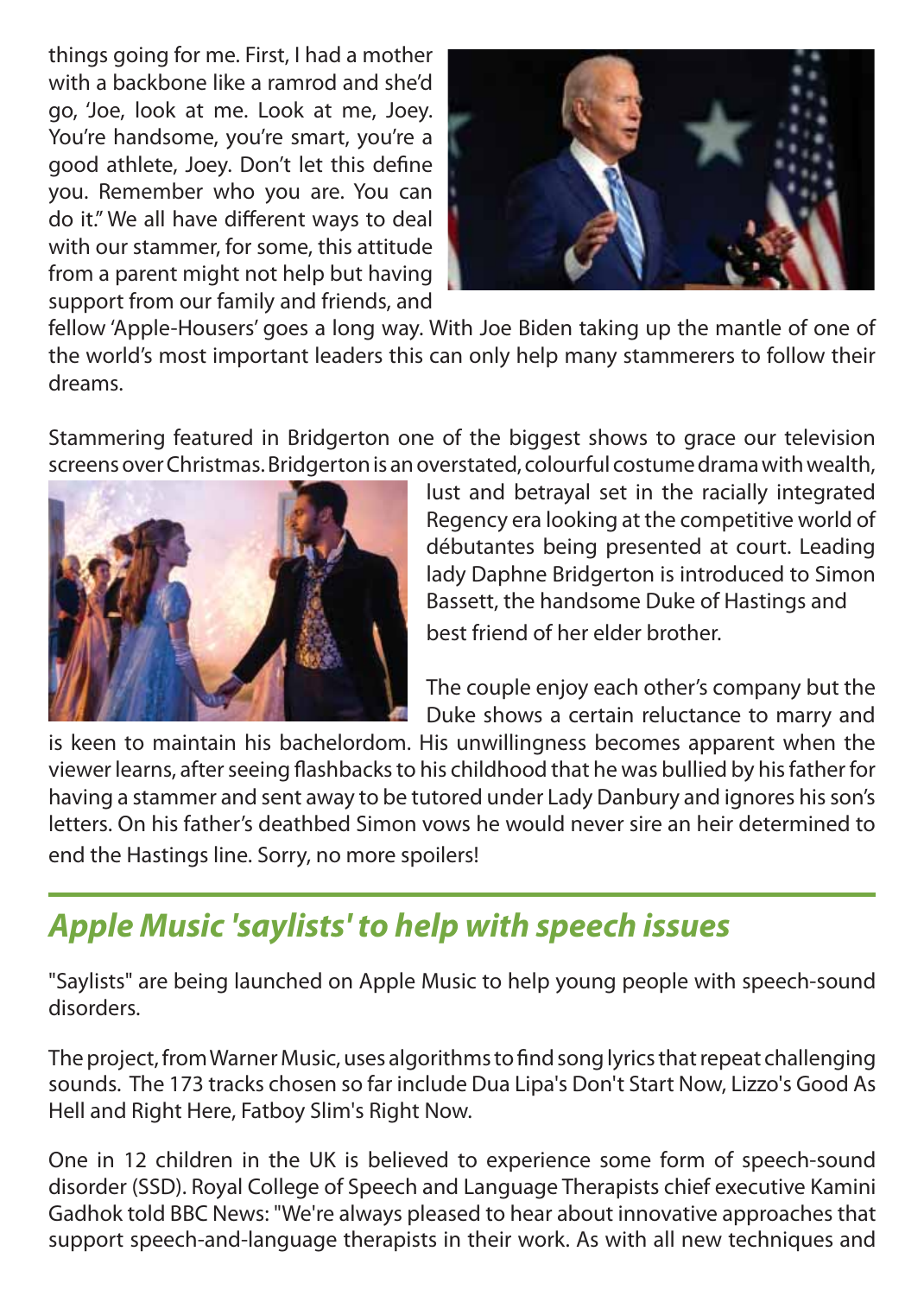tools, we recommend effective evaluation and monitoring of outcomes."

One of the most successful therapeutic strategies for children with SSD is repeating challenging sounds, such as: **ch**, **d, f**, **g**, **k**, **l**, **r**, **s**, **t** and **z**

And, using the algorithm, Apple Music analysed the lyrics of the 70 million tracks in its catalogue to choose those that repeated them most often.

Stammering affects about 1.5 million adults across the UK - but it is remains unclear why many develop the condition.



### *'Therapeutic tool'*

In a recent documentary, BBC producer Felicity Baker talked about living with the condition and spoke to some high-profile people with a stammer, including a rapper who found music helped.

US President Joe Biden has also spoken about how his stutter helped him empathise with others.

Speech-and-language therapist Anna Biavati-Smith, who worked with Warner Music and Rothco on the project, said: "Saylists provide a fun new way to practise the sounds I teach children, without feeling pressured or getting bored."

Warner Music chief executive Tony Harlow said: "Helping people express themselves is at the heart of what we do - and we hope that by creating a therapeutic tool that's as engaging and accessible as saylists, we can help anyone whose struggling with their speech."

*Printed with kind permission of BBC News*

# *Respira LTD and University of Reading Research update*

As many of you will know, in addition to my work as a fluency therapist at the Apple House, I work part time teaching speech therapy students and conducting research at the University of Reading. Over the last two years we have received grant funded research to test and develop a digital aid for people who stammer. Indeed, the Stammer Trust can be said to have been in from the start of this project when a few years ago Respira, the company we are working with, started off their research program with a Terrence Barry grant award from the Stammer Trust.

Below, Dr Ronan Miller, my colleague working with me on this project, and himself a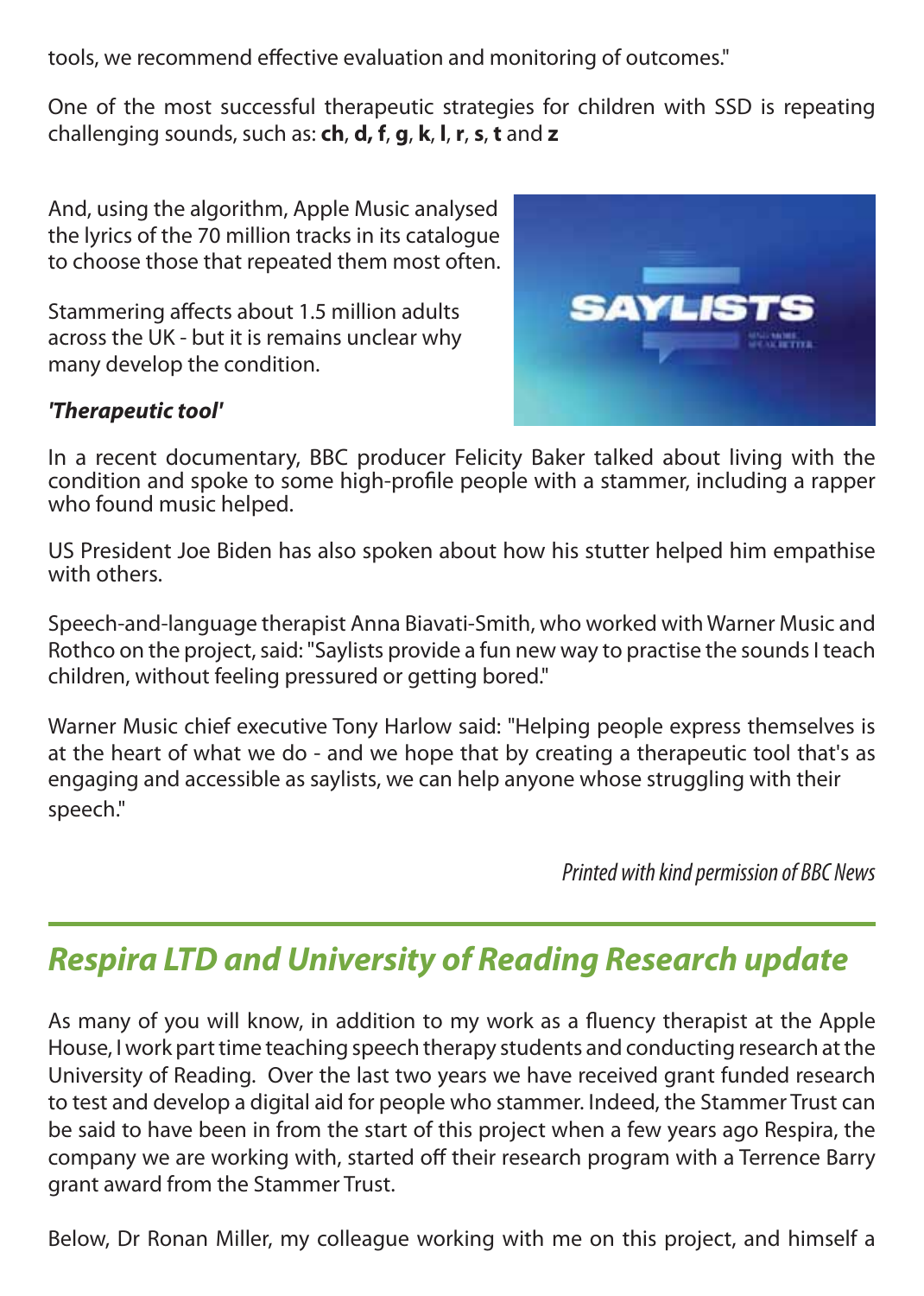person who stammers, provides an update on our work – and as you will see, there is a request toward the end.

Over the last few years, we have presented regular updates from Jordi and the team at Respira, who have been developing technology to support people who stammer. Respira, alongside the University of Reading recently completed a project funded by a grant from Innovate UK. During this project, the company were able to develop and test a wearable device and mobile application as a therapy adjunct to the Camperdown Program, a therapy approach that focuses on developing smoother, less effortful speech. In a small research study, Respira and the University of Reading were able to include participants from a number of countries, including the UK, Egypt, Nigeria, the USA, Jamaica, Poland and India. Videoconference software was used to deliver the Camperdown Program to a total of 16 people who stammer.

Outcome measures assessing quality of life, anxiety, and speech fluency indicated that all the participants benefitted from the therapy programme. The insights gained during this project allowed Respira to further the development of their technology and in August 2020 the company were awarded another Innovate UK grant to continue their work in collaboration with the University of Reading.

Previously, Respira has been focused on developing a wearable device to track biometric information and a mobile application. This approach has now changed to focus solely upon a mobile app that can deliver therapy content and also provide feedback to users in regard to their speech. This change means Respira will focus on developing software rather than hardware, which allows the company to be more flexible and to achieve similar outcomes and potentially reach more people who want to support.

To expand their expertise in this area, Respira have made several changes to their staff, these include the collaboration of a leading data science engineer whose work has been key in the success of Skype and Microsoft Teams, and an experienced senior mobile app developer. Half of the Respira team is now made up of people who stammer and together they have developed the BeneTalk mobile app, which gives real-time feedback on the speed of a user's speech. This represents an important milestone for the company, who are now working to increase the functionality of the application to assist the selfmanagement of stammering. Later in the year the University of Reading will carry out research to assess the effectiveness of the BeneTalk mobile app. If you are interested in participating in the beta testing of BeneTalk, or in the research study, please visit www.benetalk.com and subscribe to be notified of future updates.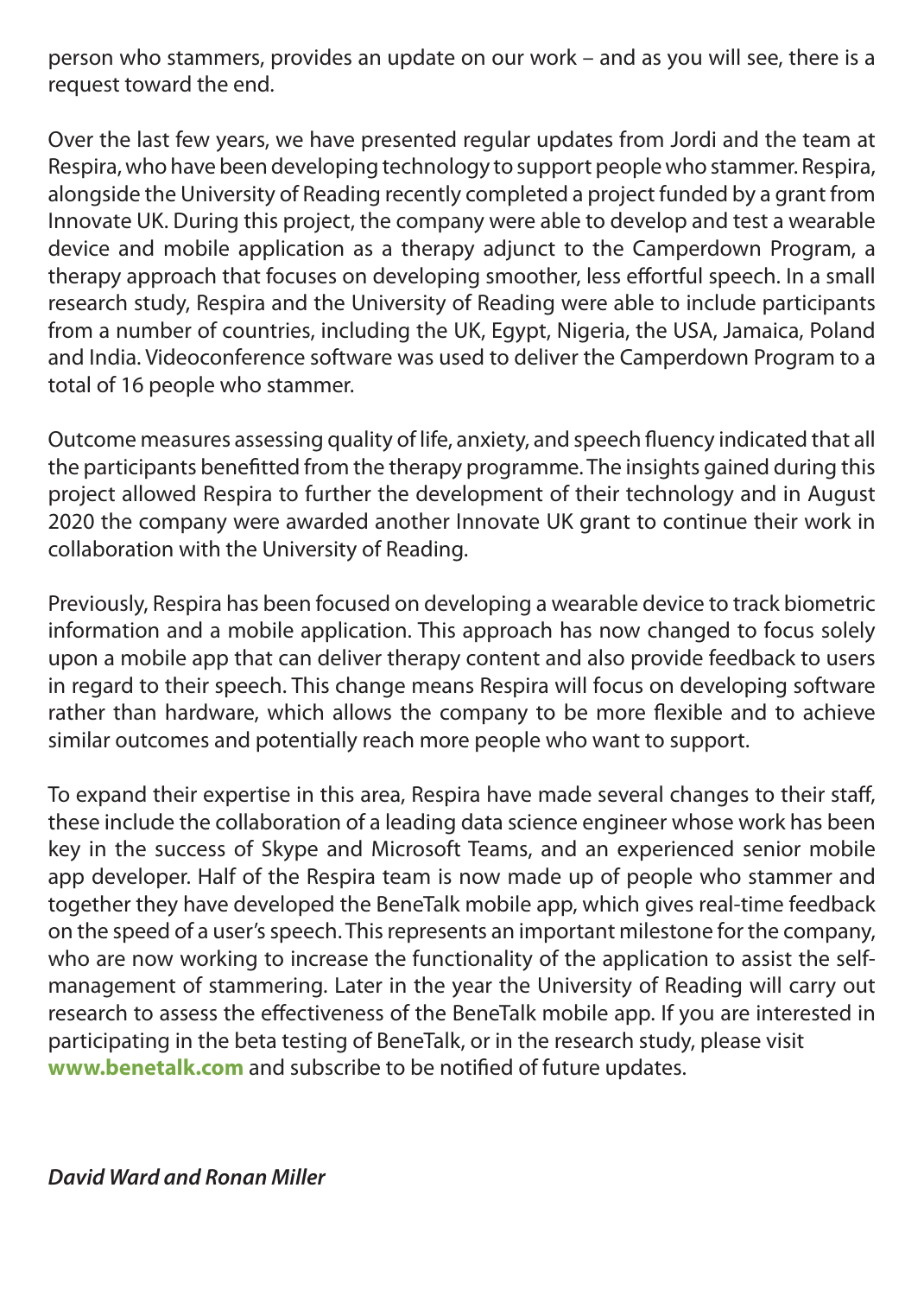# **THROUGH THE ARCHIVES**

The Stammer Trust became a registered charity in 1972 and some years later the first newsletter was published to it's members and supporters. Over the next few pages is a reproduction of the first issue highlighting the dedication and support of the Trust's members which continues to this day.

While the copy is a little faded it makes a worthy read.

### THE STAHHER THE ST

### NEWSLETTER

No.  $1 -$  May, 1975

This number FREE

### KEEPING IN TOUCH

This Newsletter is primarily for patients and past patients of the Warneford Speech Therapy Treatment. We want to keep you in touch with each other, and with developments at the Warneford and elsewhere. We also want to tell you about the Stammer Trust, and its efforts to further the treatment of stammering.

To start with, we hope to issue a Newsletter four times a year. Each number will have four pages, and two of those pages will be taken up with news - news about the progress of the treatment, and news about the fundraising and other activities of the Trust. For the other two pages we shall rely largely on your contributions. The third page will be where readers<br>can let us know about their news. Write and tell us about a change of address, a change of job, an engagement, or an addition to the family. Tell us, too. about problems encountered, or experiences which might be of interest to fellow-stammerers or ex-stammerers. We shall be delighted to hear from friends and relatives, or indeed anyone with a personal or professional interest in communication through speech. Page four will be devoted to a longer item a letter, article, or review, not necessarily on a speech topic.

The success of this venture depends largely on your support, so please do not be bashful about your fluency on paper.

This number is not quite typical of what is to come. For one thing, it is free. For the next three issues that will appear in the course of the next twelve months, there will be a subscription rate of 45 pence. This charge is intended merely to cover the cost of duplication and postage. If you would like to subscribe, please complete and forward the slip on the back page.

For another thing, the title "Newsletter" is only provisional, and all suggestions for a better one will be gladly received. The editor's ideas were howled down, but yours may fare better.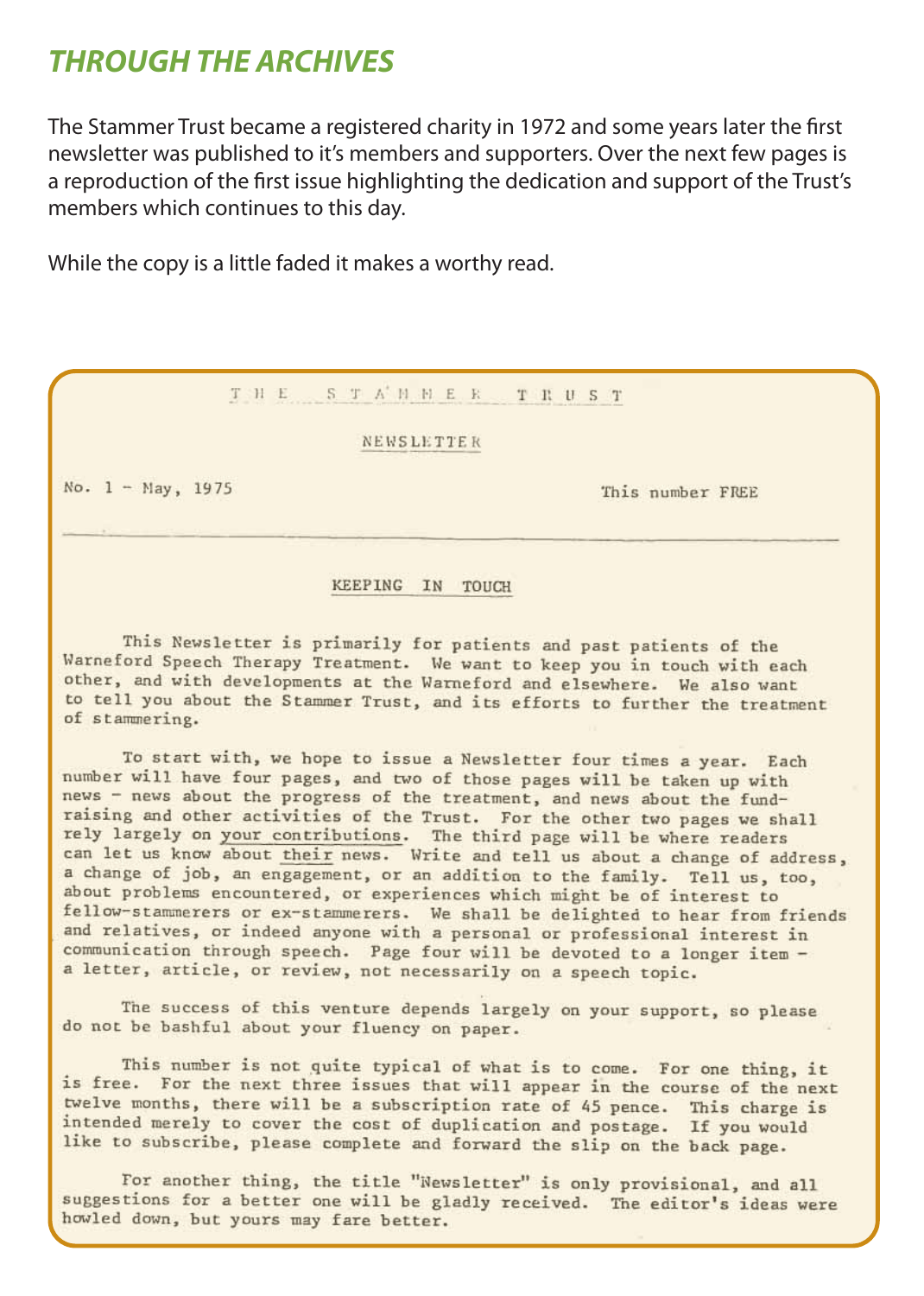### THE TRUST: THE STORY SO FAR

The Warneford treatment is now over ten years old. Thanks largely to Mrs. Gerda Wilson, who has run it since 1966, it has become widely recognised as one of the most exciting and successful courses available to adult stammerers. The work has taken place within the framework of the National Health Service, and with the kind co-operation of the hospital authorities.

Yet, as many of us know, much remains to be done. Money has never been plentiful. Gerda had to work for two years without remuneration, and she is still only part-time and single-handed. The hospital provides beds when it can. but separate sleeping accommodation for course members is urgently needed.

Until vecently the courses did not even have a room of their own to meet in, but that has now been remedied, through the initiative of some of the patients themselves. In the Spring of 1972 they formed an action group, and undertook the conversion of an old apple store in the Warneford grounds. The Apple House provides a first-class treatment room, with a kitchen, office, hall and clonkroom below.

From this beginning developed the Stammer Trust, a registered charity founded in May 1973. The Trustees are Councillor Arthur Conners (a former Lord Mayor of Oxford), Miss Catherine Renfrew (Principal of the College of Speech Therapists), Mr. Norman Smith (a retired hospital administrator), and Dr. Seymour Spencer, of the Warneford Hospital, who has been closely associated with the treatment project from its inception. The Committee of Management (the policy-making and administrative body of the Trust) is chaired by Mr. Bryan Wilson, and is composed largely of old patients. (For the names and addresses of the officers see the back page).

The objects of the Trust are wide-ranging. They extend not only to the promotion of the Warneford project, but also to the furtherance of research over the whole field of speech therapy, and the encouragement of better provision for the treatment of adult stammerers generally.

Our principal aim at present is a specific one - to provide an extension for the Apple House building. Our architect, Mr. Arthur Marsh, has drawn up plans that have already been adopted by the Committee, and we hope to have a description of them in our next issue.

In order to enable us to carry out this work we are very shortly going to make an appeal for a sum of approximately 175,000. A selective appeal will be made to certain interested individuals, companies and grant-making bodies; and a carefully designed brochure for this purpose has been prepared.